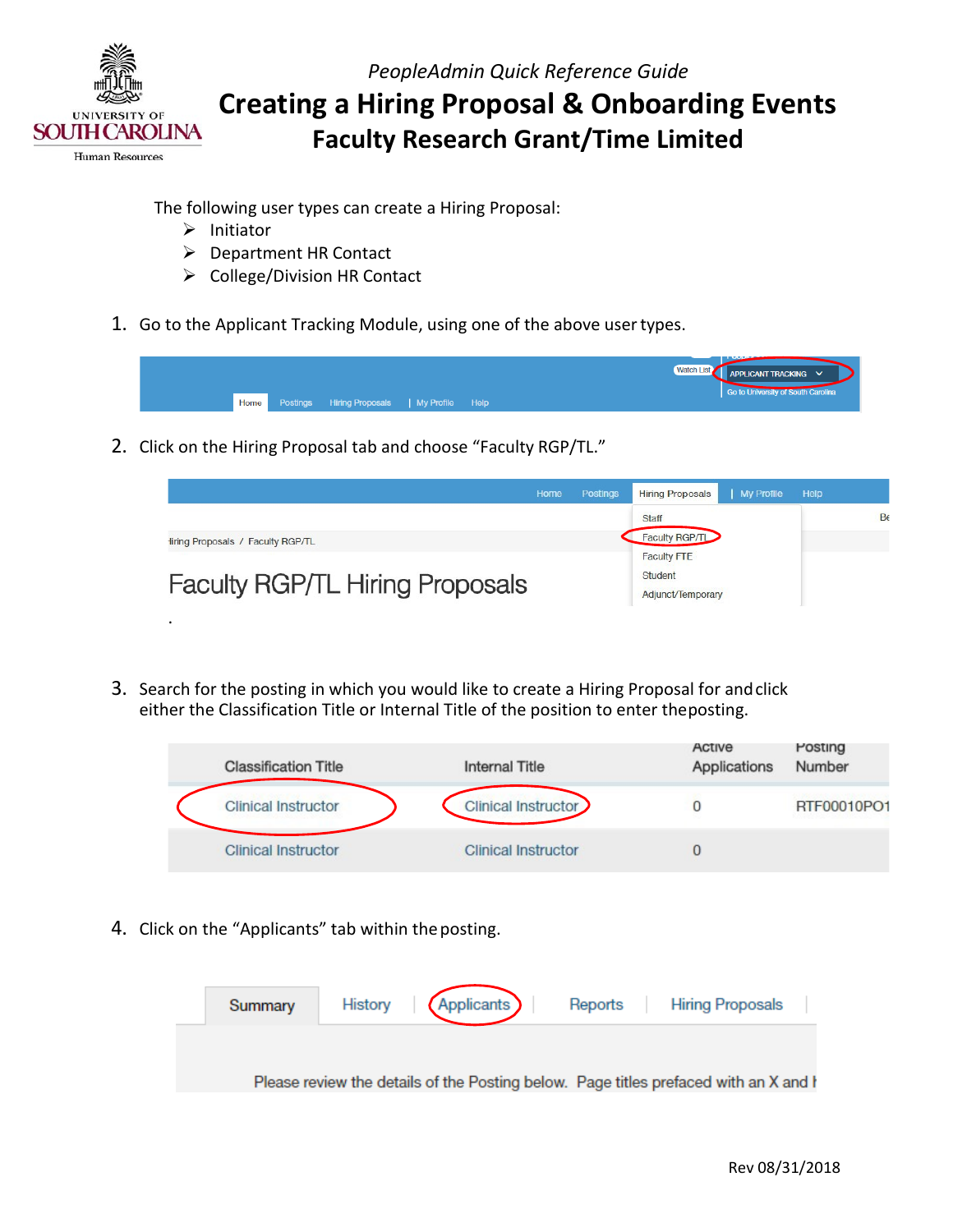

- 5. Click on the blue hyperlink of your final applicant's last name to open the application or on the action button to view the application.
	- *The applicant must be in the status of "Recommend for Hire" for this link toappear.*

| <b>Full Name</b>           | <b>Posting Number</b> | Workflow State (Internal) | - 0 |
|----------------------------|-----------------------|---------------------------|-----|
| Jones - BRO, Sam - BRO     | RTF00009PO17          | Recommend for Hire        |     |
| Johnson - BRO, Susan - BRO | RTF00009PO17          | Recommend for Hire        |     |

- 6. Review the application closely with special attention to the **General Information** Sectionas follows:
	- **Review Citizenship and Employer Sponsorship**

| General Information<br>Are you a United States citizen?                                                  | Yes |
|----------------------------------------------------------------------------------------------------------|-----|
| Do you now or will you in the<br>future require employer<br>sponsorship to work in the United<br>States? | No  |

- *If an applicant answered Yes to US Citizen and Yes to Employer Sponsorship*, **stop** and email Talent Acquisition at [hrtalent@mailbox.sc.edu to](mailto:hrtalent@mailbox.sc.edu) reactivate the application before proceeding with the hiring proposal. The applicant will receive an email to modify the general application data. To ensure data integrity, this action must be completed before the hiring proposal is initiated.
- *If an applicant answered No to US Citizen and Yes to Employer Sponsorship*, be sure to consult with OIS and reference th[e International New Hires Guide](http://www.sc.edu/about/offices_and_divisions/human_resources/docs/pa_international_new_hires.pdf) for additional guidance.  $\sim$   $\sim$   $\sim$   $\sim$   $\sim$

| General Information                                                                                      |     |
|----------------------------------------------------------------------------------------------------------|-----|
| Are you a United States citizen?                                                                         | No  |
| Do you now or will you in the<br>future require employer<br>sponsorship to work in the United<br>States? | Yes |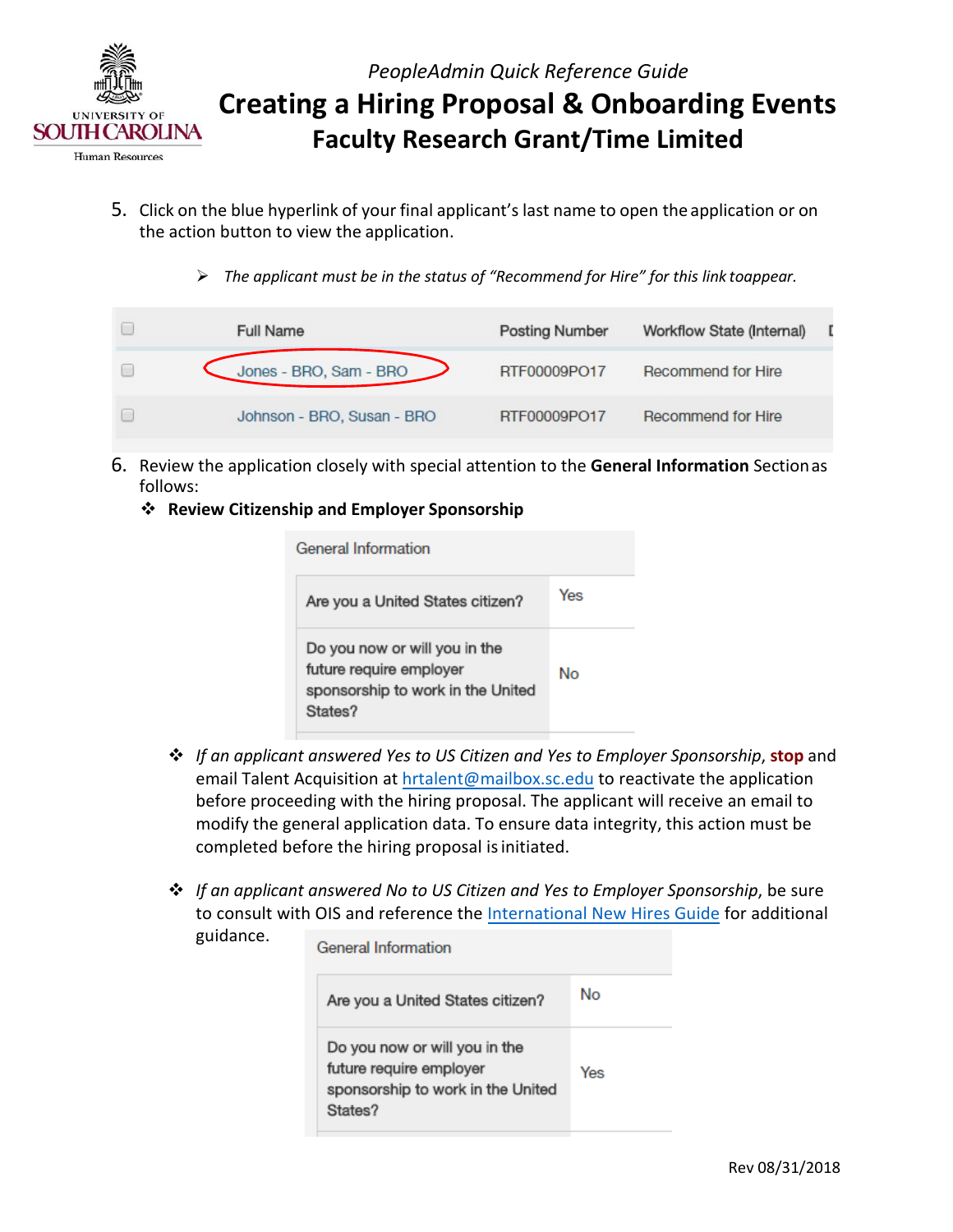

# **Creating a Hiring Proposal & Onboarding Events Faculty Research Grant/Time Limited**

**Human Resources** 

 If an applicant answered No to US Citizen and No to Employer Sponsorship, besure to consult with ISFS for guidance.

| General Information                                                                                      |    |
|----------------------------------------------------------------------------------------------------------|----|
| Are you a United States citizen?                                                                         | No |
| Do you now or will you in the<br>future require employer<br>sponsorship to work in the United<br>States? | No |

- is selected on the Hiring Proposal. **Check if the applicant is a current employee.** This will determine the Action Type that
	- ❖ If yes, the Action Type may be reassignment, promotion or demotion.

| Are you presently employed by<br>the University of South Carolina in | Yes |
|----------------------------------------------------------------------|-----|
| a non-student employment<br>category?                                |     |

 $\mathbf{\hat{*}}$  If no, and the employment history does not reflect past USC employment, the Action Type is New Hire. If no, and the employment history reflects past USC employment, the Action Type is Rehire.

| Are you presently employed by<br>the University of South Carolina in | No |  |
|----------------------------------------------------------------------|----|--|
| a non-student employment<br>category?                                |    |  |

 documents attached to the application, such as cover letter, resume and recommendation letter. When reviewing the application, you may find it helpful to generate a Combined Document. The functionality produces a PDF document of the application and

| <b>Actions</b><br>Document Type      |  |
|--------------------------------------|--|
|                                      |  |
| Application<br><b>View</b>           |  |
| <b>Combined Document</b><br>Generate |  |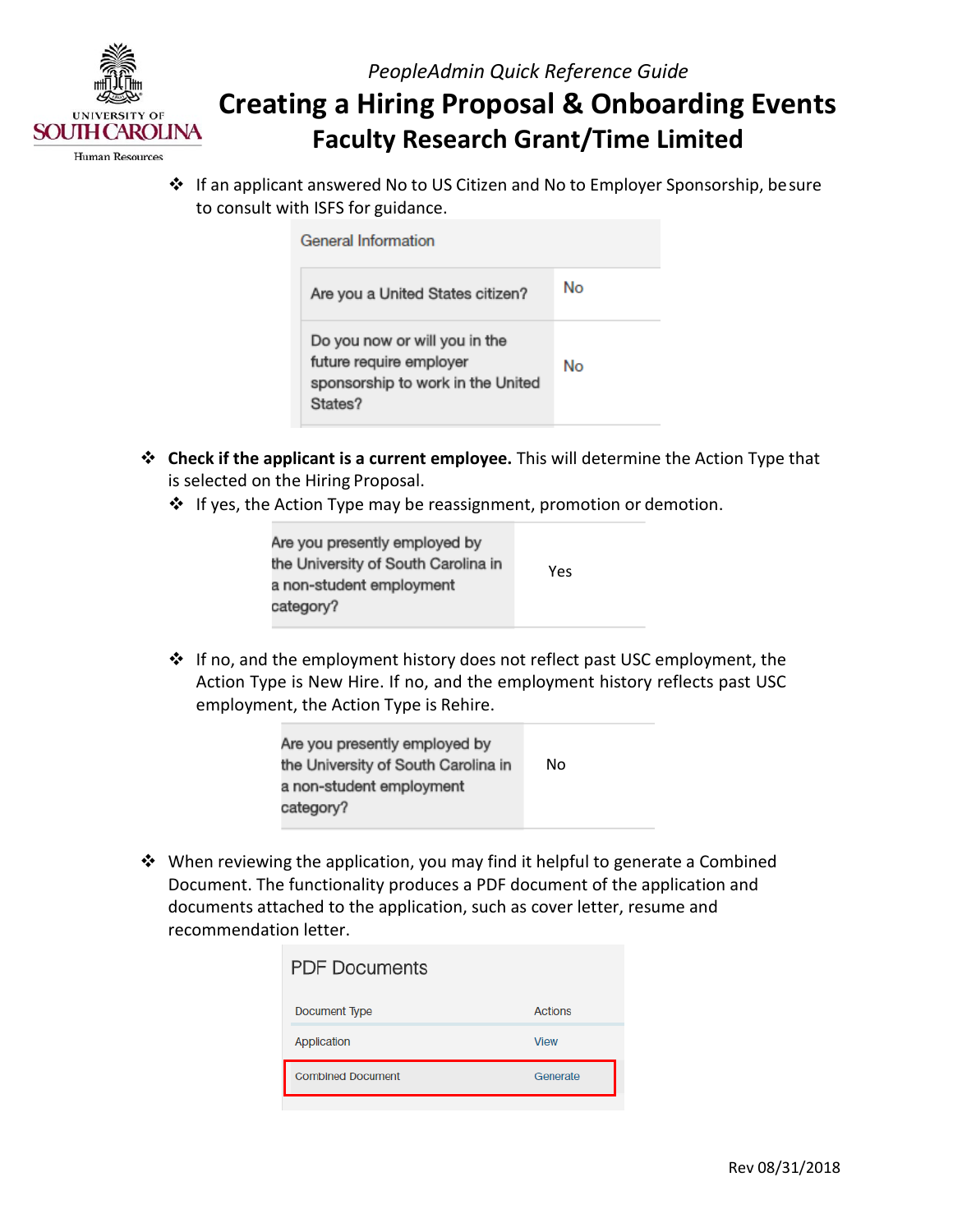

- Human Resources
	- 7. Click the "Start Faculty Hiring Proposal" link on the right at the top of thepage.



- 8. Your position will be listed under the Selected Position Description section.
	- The selection will default to the Position Description (PD) from which this posting wascreated.
	- An applicant CAN be hired into another approved PD (with a different position number), if you are hiring multiple candidates from that posting.
- 9. Once the appropriate PD is selected, scroll to the bottom and click the "Select Position Description" button.

**Select Position Description** 

 information will be marked with an asterisk and the field will be in **RED.** 10.You will be directed to the Hiring Proposal Screen. Information from the applicant,job posting, and PD will transfer over automatically to the Hiring Proposal. Required

| <b>Editing Hiring Proposal</b> | Candidate Information  |       |
|--------------------------------|------------------------|-------|
| <b>Candidate Information</b>   |                        |       |
| Position to be Filled          |                        |       |
| Job Offer Information          | <b>Check spelling</b>  |       |
| Prospective Non U.S. C         | * Required Information |       |
| <b>Hiring Certification</b>    | Personal Information   |       |
| Hiring Proposal Documents      |                        |       |
| <b>Hiring Proposal Summary</b> | Legal First Name       | Jimmy |
|                                | Legal Middle Name      |       |
|                                | Legal Last Name        | John  |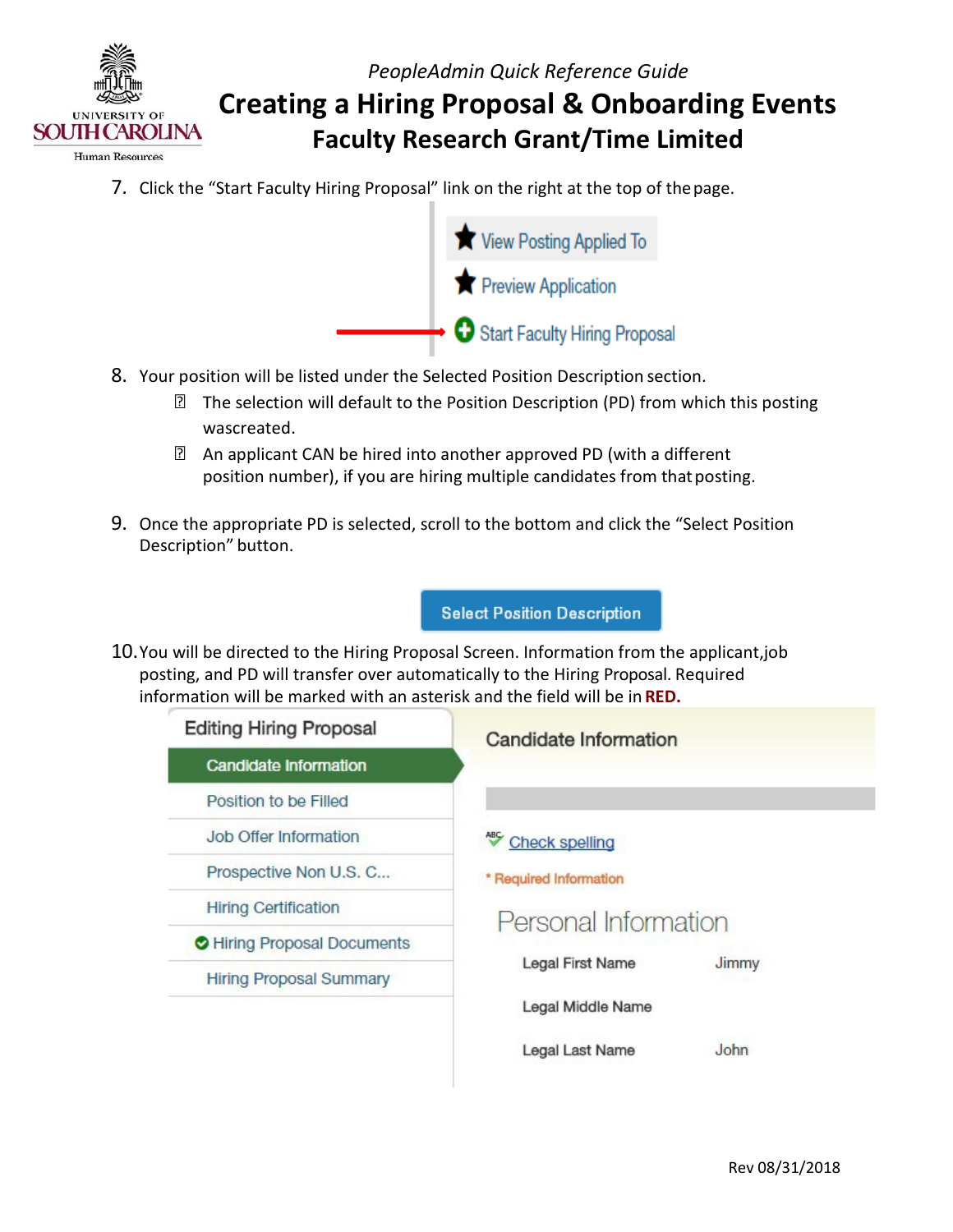

*11.*Scroll down and complete the USC ID field in the Candidate Information Screen. The USC ID can be found through a Data Warehouse report for active employees. *If you do not have access to HR Data Warehouse, you may wish to periodically request a USC ID roster fromthe College/Division HR Contact.*

| USC ID | This field is required.                                                            |  |
|--------|------------------------------------------------------------------------------------|--|
|        | If current or prior USC employee, please enter the USC ID, If not, please enter N/ |  |

- 12.Click either "Next" at the bottom or top of the Candidate Information Screen to saveyour data and move to the Position to be Filled Screen.
- *13.*In the Position to be Filled Screen, choose the correct home department from the home department dropdown field. Make any necessary changes to the funding or add other Faculty RGP/TL employee, select "Add Funding Information Entry" on the Hiring Proposal. funding, if necessary. For example, if additional funding is associated with the salary ofthe *Please ensure the funding amount matches the salary information on the Job Offer Information Screen.*

| Home Department<br>Funding information | This field is required.                                 |   |
|----------------------------------------|---------------------------------------------------------|---|
| Dept. Account #                        | 15200                                                   |   |
| Fund #                                 | <b>E000</b>                                             |   |
| Object Code                            | 51321 - RGP with benefits (classified and unclassified) | v |
| Amount (\$)                            | \$50,000<br>×                                           |   |
| Remove Entry?                          |                                                         |   |

- 14.Click either "Next" at the bottom or top of the Position to be Filled Screen to save your data and move to the Job Offer Information Screen.
- 15. In the Job Offer Information Screen, complete the following fields shown.

 *the supervisor's social security number at the time of his/her review. If the Initiator or Department If as the Initiator you do not know the supervisor's social security number, you may enter N/A in the supervisor's social security number field. The College/Division HR Contact will be expected to enter HR Contact is not aware of the check distribution or timecard distribution number, then each college/division may need to create a job aid to assist in completing these fields.*

 *The benefits chosen at the time of the posting creation will default to the Job Information Screen.*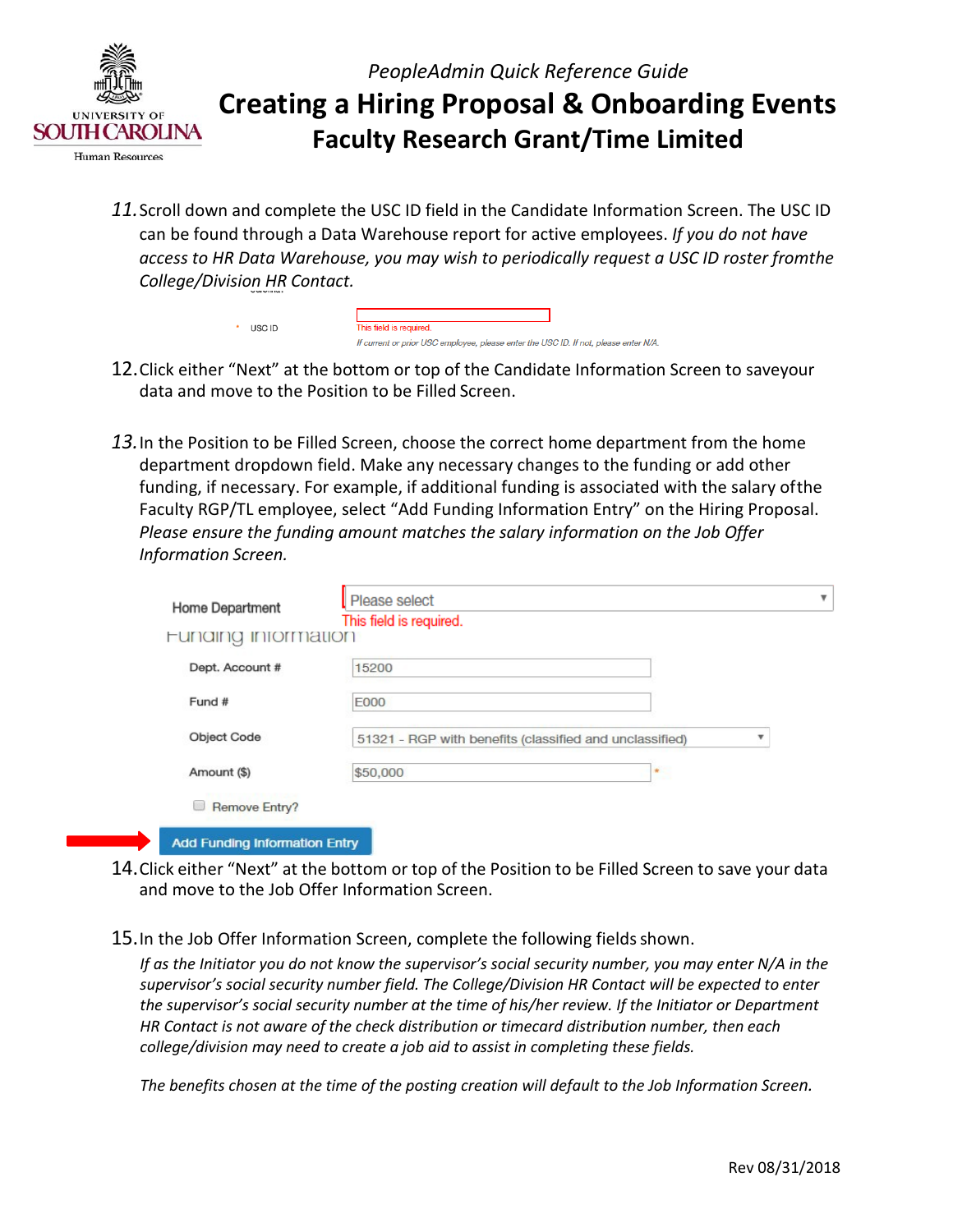

### *PeopleAdmin Quick Reference Guide*

## **Creating a Hiring Proposal & Onboarding Events Faculty Research Grant/Time Limited**

#### **Action Type Definitions:** Please make sure the correct Action Type is selected.

- **New Hire**: a candidate who has never worked for USC. If the candidate was a student employee in the past, this does not count as having worked at USC for this purpose.
- **Rehire (Less than 1 year)**: a candidate who previously worked at USC, but has had a break in service of less than 1 year. This includes the typical rehire of Adjunct Faculty or as having worked at USC for this purpose. Temporary Staff. If the candidate was a student employee in the past, this does not count
- **Rehire (Greater than or Equal to 1 year):** a candidate who previously worked at USC, but employee in the past, this does not count as having worked at USC for this purpose. has had a break in service in excess of or equal to 1 year. If the candidate was a student
- **Demotion:** the assignment of an employee from one position to a different position having a lower band or, for employees in unclassified positions, assignment of a lower rate of pay to the employee except when the employee's job duties also are decreased for nonpunitive reasons.
- **Promotion**: the assignment of an employee from one position to a different position having a higher band or, for unclassified positions, having a higher rate ofpay.
- the same band, or the movement of a position that does not requirereclassification. **Reassignment:** the movement of an employee from one position to another position having

| <b>Job Offer Information</b> | Check spelling                                                                          |                                                                                                                                                                                                                                                                                                                                            |
|------------------------------|-----------------------------------------------------------------------------------------|--------------------------------------------------------------------------------------------------------------------------------------------------------------------------------------------------------------------------------------------------------------------------------------------------------------------------------------------|
| Prospective Non U.S. C       | * Required Information                                                                  |                                                                                                                                                                                                                                                                                                                                            |
| <b>Hiring Certification</b>  | Hiring Proposal Information                                                             |                                                                                                                                                                                                                                                                                                                                            |
| O Hiring Proposal Documents  |                                                                                         |                                                                                                                                                                                                                                                                                                                                            |
| Hiring Proposal Summary      |                                                                                         | ×<br>Please select<br>This field is required.                                                                                                                                                                                                                                                                                              |
|                              | $\bullet$<br>Action Type                                                                | Definitions: (1) A new hire is defined as a candidate who has never worked for the University of South Carolina. If the candidate was a student employee in the past, this does not<br>count as having worked for the USC for this purpose. (2) A rehire is a candidate that was previously employed by USC, excluding student employment. |
|                              | Hiring Proposal Number                                                                  |                                                                                                                                                                                                                                                                                                                                            |
|                              | Reason for Selection of<br>Candidate                                                    |                                                                                                                                                                                                                                                                                                                                            |
|                              | $\sigma$<br><b>Base Salary</b>                                                          | This field is required.<br>This field is required.<br>If hiring above the advertised rate, the HAM email approval must be attached in the documents section of the Hiring Proposal.                                                                                                                                                        |
|                              | Supplement (if<br>applicable)<br>Total Compensation, (if a<br>supplement is applicable) |                                                                                                                                                                                                                                                                                                                                            |
|                              | ٠<br><b>Start Date</b>                                                                  | This field is required.                                                                                                                                                                                                                                                                                                                    |
|                              | $\Phi$<br>End Date                                                                      | This field is required.<br>If end date has changed from position description, please edit.                                                                                                                                                                                                                                                 |
|                              | Employee's<br>٠<br>Building/Room                                                        | This field is required.                                                                                                                                                                                                                                                                                                                    |
|                              | Campus Phone                                                                            | This field is required.                                                                                                                                                                                                                                                                                                                    |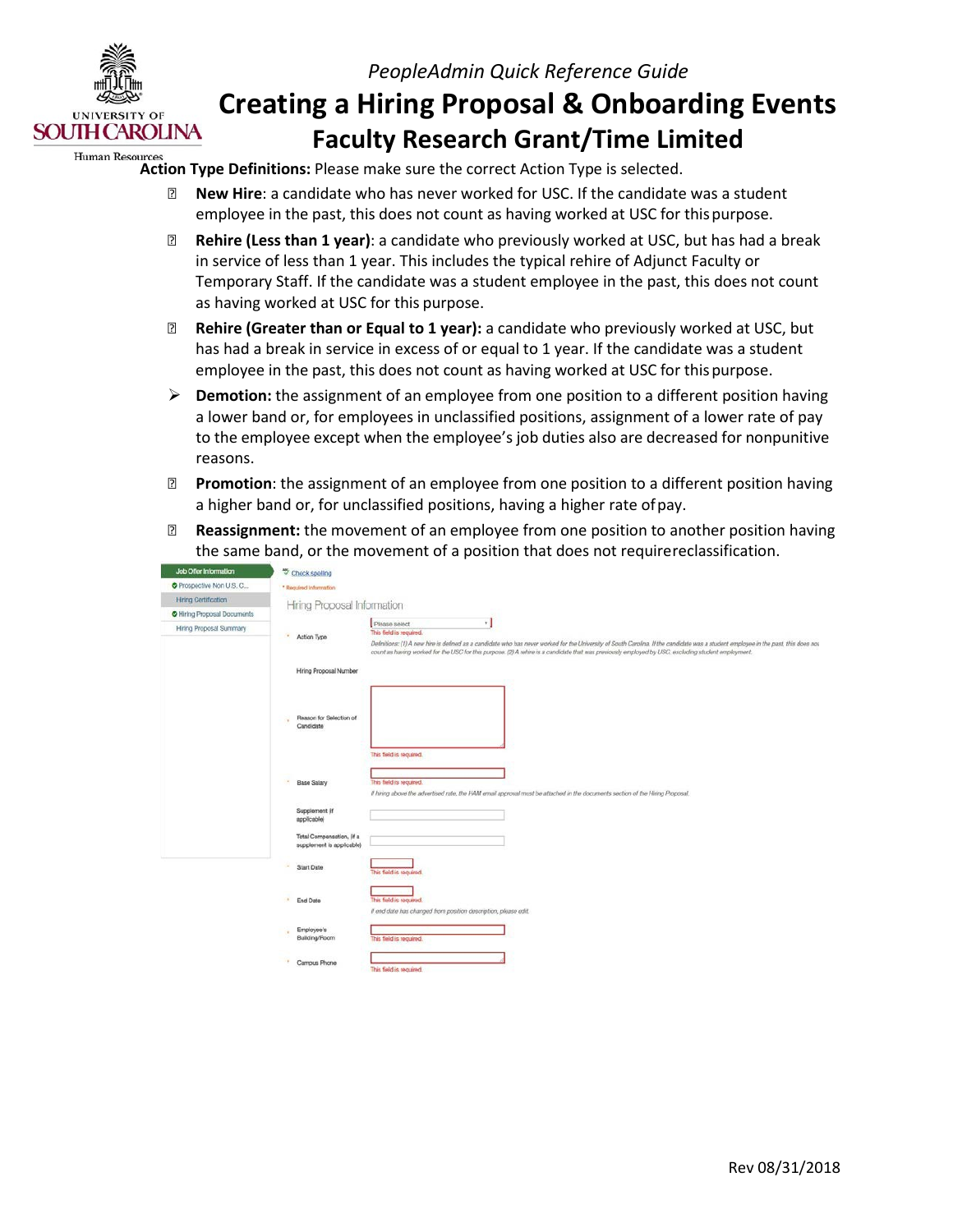

| Supervisor SSN               |                                                                               |
|------------------------------|-------------------------------------------------------------------------------|
| Supervisor Full Name         | This field is required.<br>Enter the supervisor's legal (first and last) name |
| Supervisor Class/Slot        | This field is required.                                                       |
| <b>Check Distribution</b>    | This field is required.                                                       |
| <b>Timecard Distribution</b> | This field is required.                                                       |
| South Carolina<br>Retirement | No                                                                            |
| State Insurance<br>Programs  | Yes                                                                           |
| Annual Leave                 | Yes                                                                           |
| Sick Leave                   | Yes                                                                           |

Save << Prev Next >>

- 16.Ensure the funding amount(s) and the base salary (or total compensation, if a supplement is included) are equal.
- to determine what type of screenings will be conducted for each hire. Education, S.C. qualifications is unable to be altered by departments. Those who initiate the hiring proposal must list the Department/Fund Number to be charged for the screening than 4 months being hired into the same position. Funding information will be required, but if a re-hire has a break less than 4 months enter N/A is the funding section. 17.The next section is for Background and Drug Screenings. These questions are required Driver's License, Professional License Verification, and Pre-Employment Drug Screening will be selected based on the Position Type and the minimum qualifications. Minimum services. The only screenings not required are for candidates with a break in service less

| <b>Background Screenings</b>       |                                                                                              |
|------------------------------------|----------------------------------------------------------------------------------------------|
|                                    | Based on the minimum qualifications select the additional screenings this position requires: |
| <b>Credit History Check</b>        | This field is required.                                                                      |
| Is the candidate an                |                                                                                              |
| attorney licensed to               |                                                                                              |
| practice law in S.C.?              | This field is required.                                                                      |
| If the candidate is a              |                                                                                              |
| rehire less than a year            |                                                                                              |
| will the break in service          | This field is required.                                                                      |
| from USC be more than<br>4 months? | A limited screening is required if the break is between 4 and 12 months.                     |
| Department and Fund                |                                                                                              |
| Number to be charged:              | This field is required.                                                                      |
|                                    | Please enter N/A if screening is not required.                                               |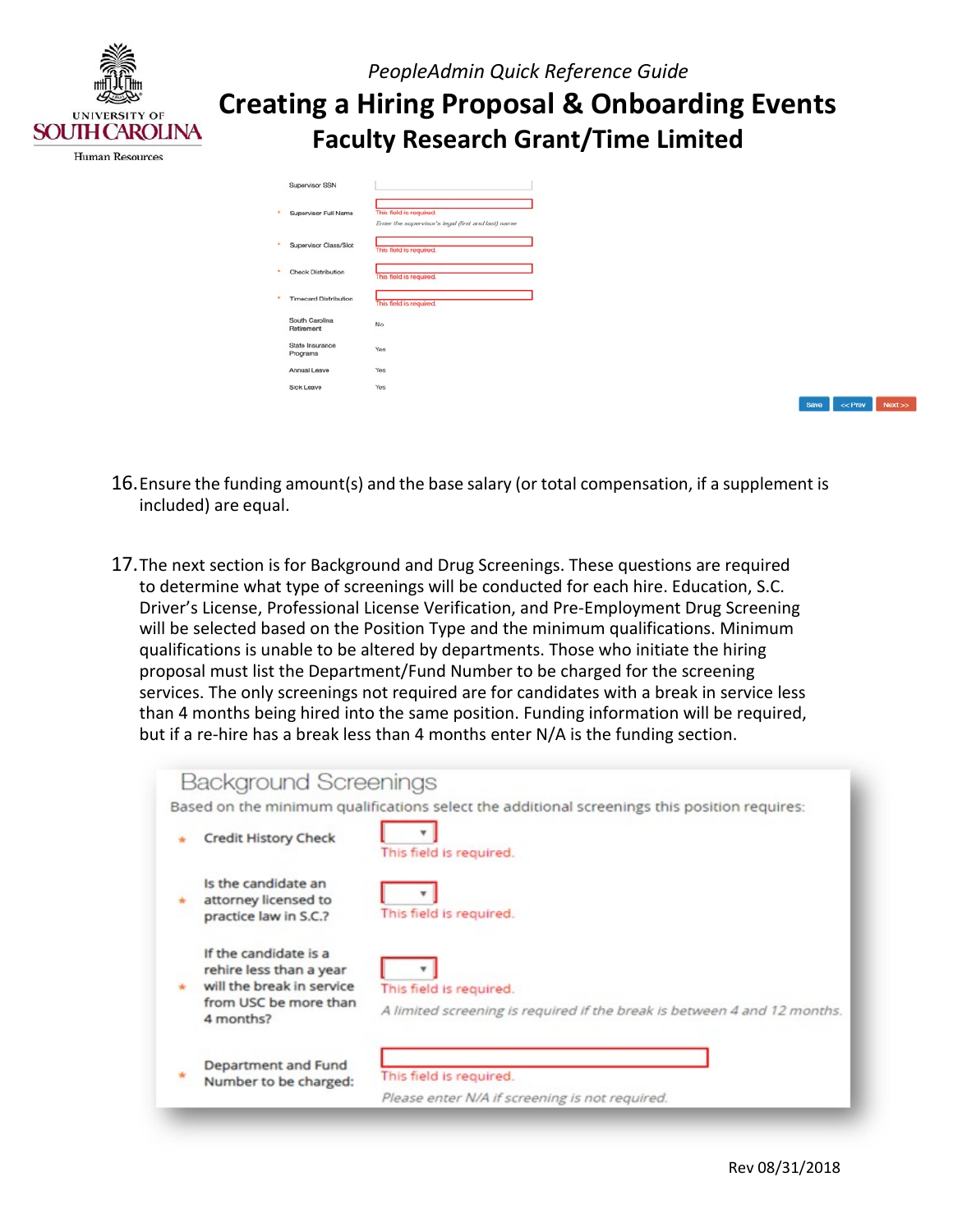

- 18.Click either "Next" at the bottom or top of the Job Offer Information Screen to save your data and move to the Prospective Non U.S. Citizen Screen.
- 19.The Prospective Non U.S. Citizen Screen is completed, if an international applicant has been recommended for hire. If hiring an international, you are to work in conjunctionwith the International Support for Faculty and Staff Office. If not an international hire, skip this tab completely.

| <b>Editing Hiring Proposal</b> | Prospective Non U.S. Citizen                                                                                                                                       |
|--------------------------------|--------------------------------------------------------------------------------------------------------------------------------------------------------------------|
| Candidate Information          |                                                                                                                                                                    |
| Position to be Filled          |                                                                                                                                                                    |
| <b>Job Offer Information</b>   | Prospective Non U.S. Citizen                                                                                                                                       |
| Prospective Non U.S. C         | <b>United States Citizen</b><br>No                                                                                                                                 |
| <b>Hiring Certification</b>    |                                                                                                                                                                    |
| Hiring Proposal Documents      | Requires employer<br>sponsorship to work in<br>No                                                                                                                  |
| <b>Hiring Proposal Summary</b> | the United States?                                                                                                                                                 |
|                                | If the appointment<br>doesn't include access to<br>USC Insurance, will<br>v<br>department purchase<br>alternate coverage for<br>appointee?<br>What is the expected |
|                                | length of employment or<br>۷<br>Please select<br>stay at USC?                                                                                                      |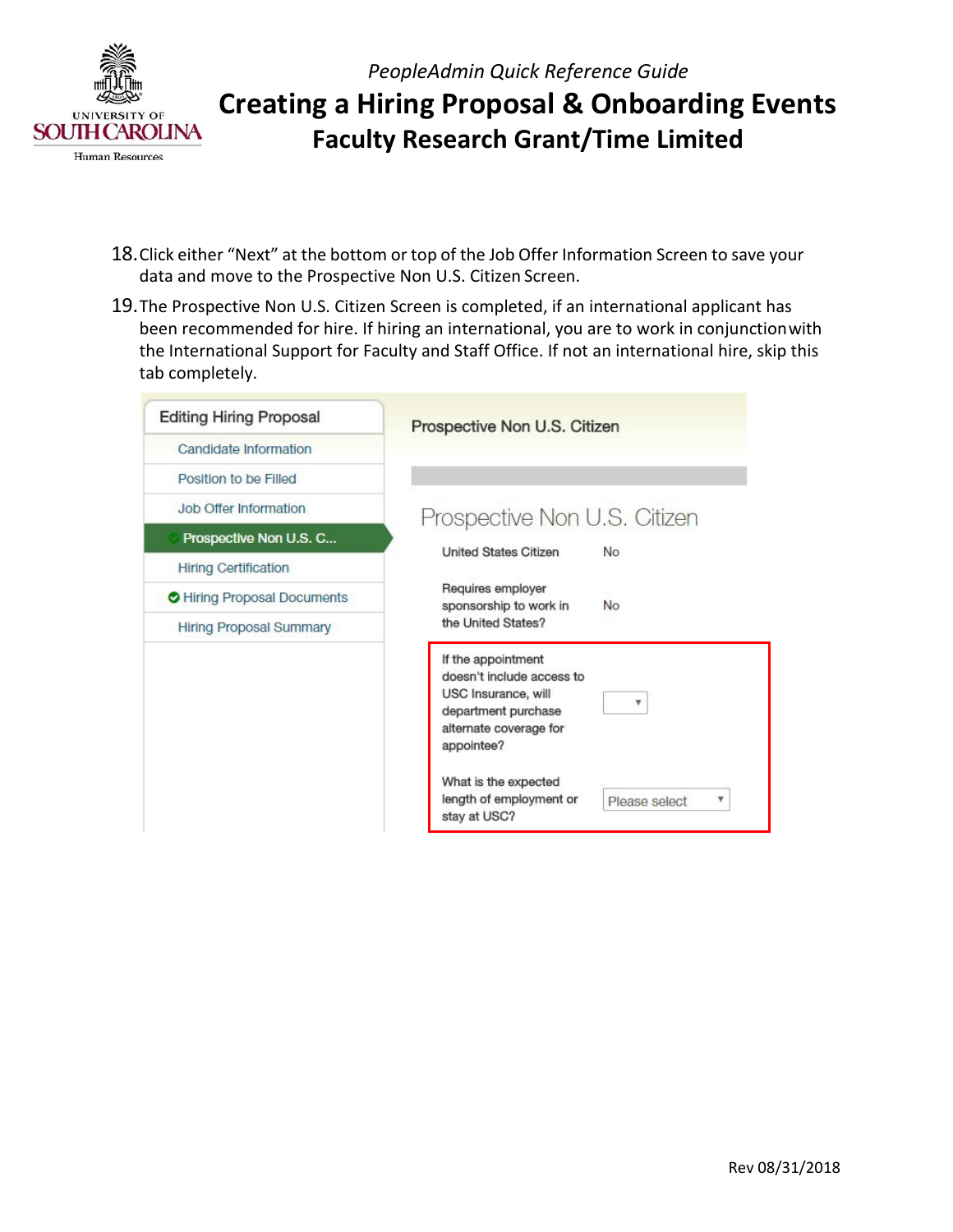

 **Creating a Hiring Proposal & Onboarding Events Faculty Research Grant/Time Limited** 

- 20. Click either "Next" at the bottom or top of the Prospective Non U.S. Citizen Screen to save your data and move to the Hiring Certification Screen.
- 21. In the Hiring Certification Screen, click "Yes" or "No" from the dropdown to certify the candidate meets the minimum qualifications for the position.

| <b>Hiring Certification</b>                                                                                                                                                                          |                         |
|------------------------------------------------------------------------------------------------------------------------------------------------------------------------------------------------------|-------------------------|
| * Required Information<br><b>Hiring Certification</b>                                                                                                                                                |                         |
| As the hiring official<br>responsible for this<br>position, I certify that the<br>selected candidate meets<br>the minimum<br>qualifications for this<br>position as indicated on<br>the job posting. | This field is required. |

- 22. Click either "Next" at the bottom or top of the Hiring Certification Screen to save your data and move to the Hiring Proposal Documents Screen.
- *23.* In the Hiring Proposal Documents Screen, you may attach various documents that are  *Offer/Acceptance Letter is required for RGP and TL positions.*  applicable to the faculty RGP/TL position type. *The Attestation of Hiring Process and Signed*

| <b>Hiring Proposal Documents</b>                                                           |
|--------------------------------------------------------------------------------------------|
|                                                                                            |
| PDF conversion must be completed for the document to be valid when applicable.             |
| Document Type                                                                              |
| Hire Above Minimum Approval (for FTE, RGP and TL Staff Positions)                          |
| Attestation of Hiring Process <required> for all FTE and RGP/TL POSITIONS</required>       |
| Adjusted State Service and/or Leave Accrual Date Calculation (For Division of HR Use Only) |
| <b>Supporting Documents</b>                                                                |
| Provost/President Approval (for FTE Faculty)                                               |
| Board of Trustees Approval (for FTE Faculty)                                               |
| Signed Offer and Acceptance Letter <required></required>                                   |
| ACA Calculation Worksheet <required> for Adjunct Faculty and Temporary Staff</required>    |

 24. Click either next at the bottom or top of the Hiring Proposal Documents Screen to save your data and move to the Hiring Proposal Summary Screen.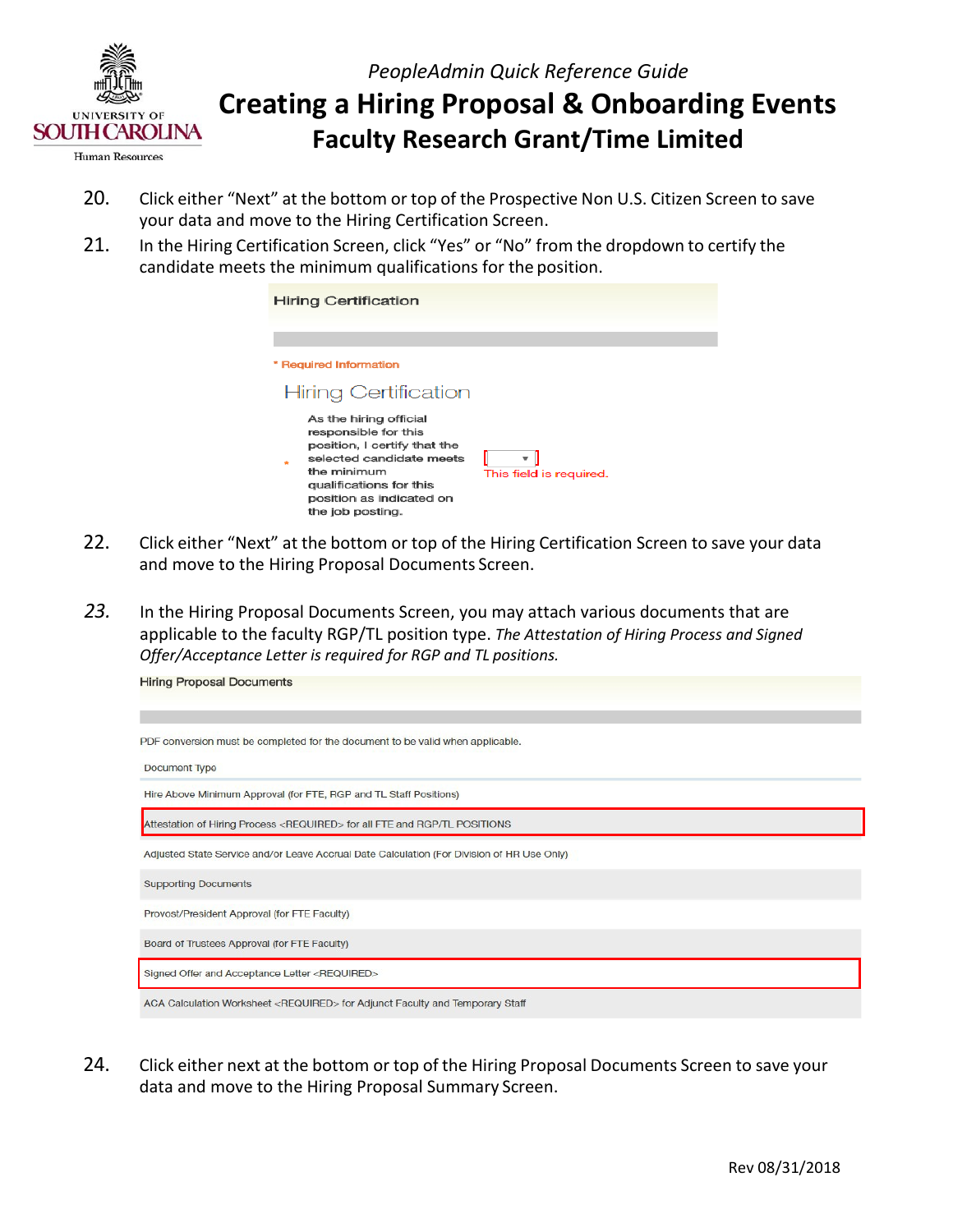

 the appropriate approver based on your internal business process. It may be helpful to enter information, such as requested review or next steps, in the Comments box before moving it to the approver. The comments will appear in the History tab as well as the *25.*At the top right, hover over the "Take Action on Hiring Proposal" button and submit it to email notification. *Remember, Hiring Proposals must have at least two levels ofapprovers and must not be the same person.*



 Letter to the Hiring Proposal Documents, then move the Hiring Proposal through the 26.When the offer has been made and accepted, upload the Signed Offer and Acceptance workflow to Offer Accepted/Create Onboarding\*. This will transition the Hiring Proposalto HR Operations.

\*If the verbal offer is not accepted, you will select "Offer Declined," or if the Hiring Proposal is canceled, select "Cancel."

 For rehires (Less than 1 Year) and other actions, such as promotion, HR Operations or ISFS **Staff (ISFS)** so that they may assist the candidate with completion of the assignedtasks. The campuses will continue to assign International checklists to their new hires. 27.**Create the Onboarding Event for New Hires and Rehires (Greater than or Equal to 1 Year).** will assign the necessary checklists. **All international new hires at the Columbia campus will have the onboarding checklists assigned by the International Support for Faculty and**

Faculty RGP/TL / ... / Syed Ali Naqi Jaffary (Hired) / Faculty Hiring Proposal / Summary

 $(13010)$ 

Applicant: Sved Ali Nagi Jaffary Posting: Postdoctoral Fellow

Faculty Hiring Proposal: Syed Ali Naqi Jaffary (Faculty RGP/TL) Current Status: Offer Accepted/Create Onboarding **Position Type: Faculty RGP/TL Created by: Charlene Martin** Department: Biological Sciences **Owner: HR Operations** 

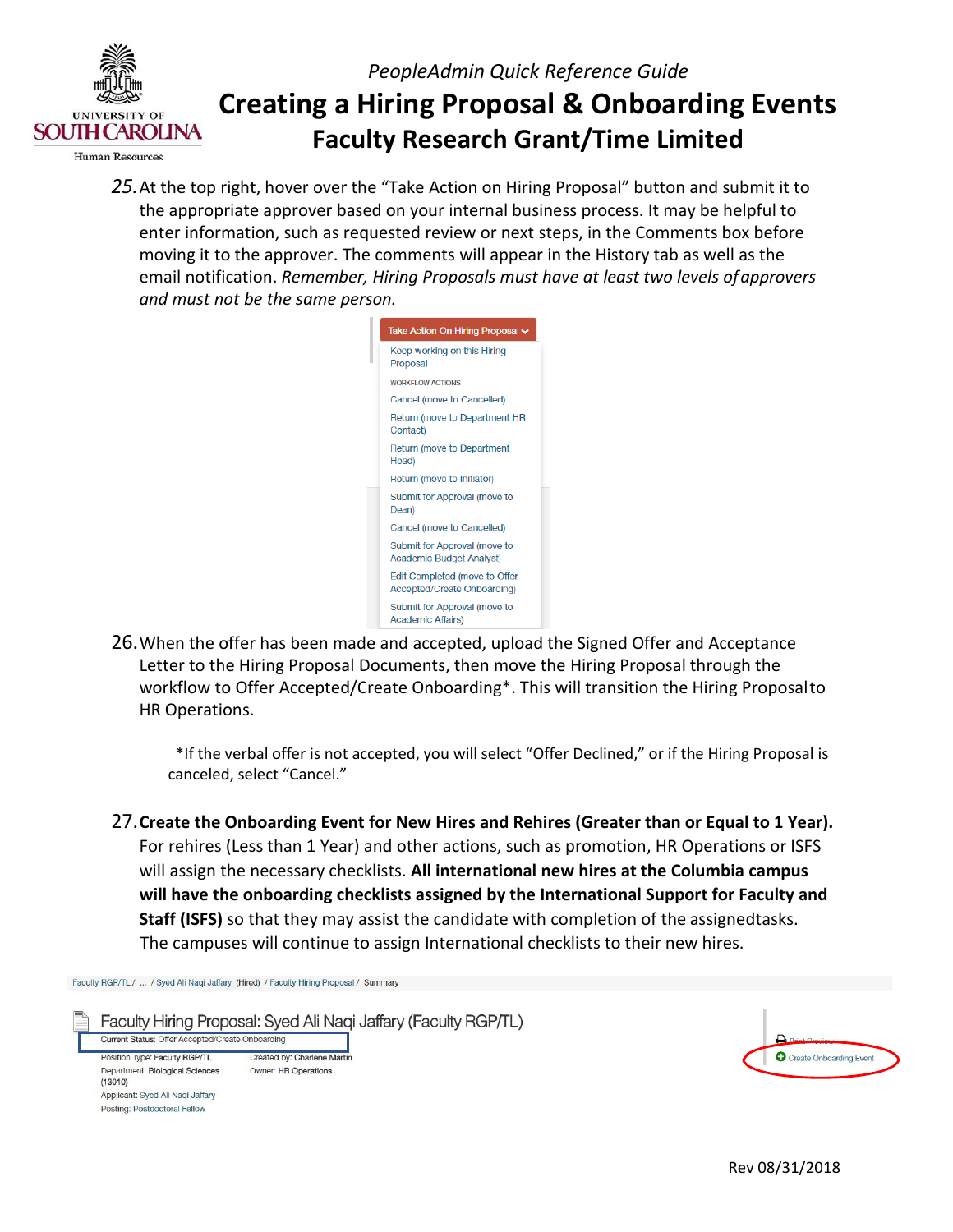

**Human Resources** 

- the hiring proposal.  $\triangleright$  The First Name, Last Name, Personal Email, Street Address and Zip will populatefrom
	- Personal email address is a unique identifier between Applicant Trackingand Onboarding. It is important that you do not edit this dataelement.
- $\triangleright$  Employee ID = USC ID. A current employee or former employee of USC has an Applicant Tracking and Onboarding. Do not enter N/A or any other value, except the USC ID, if the employee has a USC ID. opportunity to enter this information on their application. If it is on theirapplication, please be sure to add it to the Employee ID field. This is a unique identifier between
- $\triangleright$  Select the employee's supervisor from the dropdown. This is very important, asthe supervisor will be assigned a PD acknowledgement task.
- checklists and assign all applicable checklists.  $\triangleright$  In the Onboarding Checklist field, click Select Some Options from the dropdown of

| elect Onboarding Checklist                                                         | Onboarding Checklist              |
|------------------------------------------------------------------------------------|-----------------------------------|
| <b>Employee ID</b><br><b>SSN</b>                                                   | Critical New Hire<br>Tasks        |
| Supervisor<br>Aaron Ard<br>$\overline{\mathbf{v}}$<br>Department                   | RGP/TL New Hire<br><b>Tasks</b>   |
| Psychology<br><b>Position Type</b>                                                 | Insurance Benefits X              |
| <b>Faculty RGP/TL</b><br><b>Onboarding Checklist</b><br><b>Select Some Options</b> | Columbia Campus<br>New Hire Tasks |
| Due Date                                                                           |                                   |

- Select Critical New Hire Checklist. This information contains critical information to hire the employee into the HR and Payroll system and all employee tasks must be completed before the employee can be hired prior to their arrival at USC.
- if you are uncertain which checklists to assign. **B** Select the appropriate position specific checklist (RGP/TL New Hire Tasks), as well as location specific (e.g. Columbia Campus New Hire Tasks), and insurance benefits, if RGP or TL and applicable. Refer to the [Onboarding ChecklistsMatrix,](http://www.sc.edu/about/offices_and_divisions/human_resources/docs/pa_onboarding_checklists_matrix.pdf)
- Enter Due Date: Generally, we recommend the due date be the same asthe employee's hire date.
- new hire to complete Section 1 of their I-9. If you have an opportunity to complete Section 2 of the I-9 prior to the employee's effective date of hire, completed within 3 days of the hire date. • Log into I-9 Advantage, select Section 1 email and send a request to the we encourage you to do so; otherwise, please ensure Section 2 is